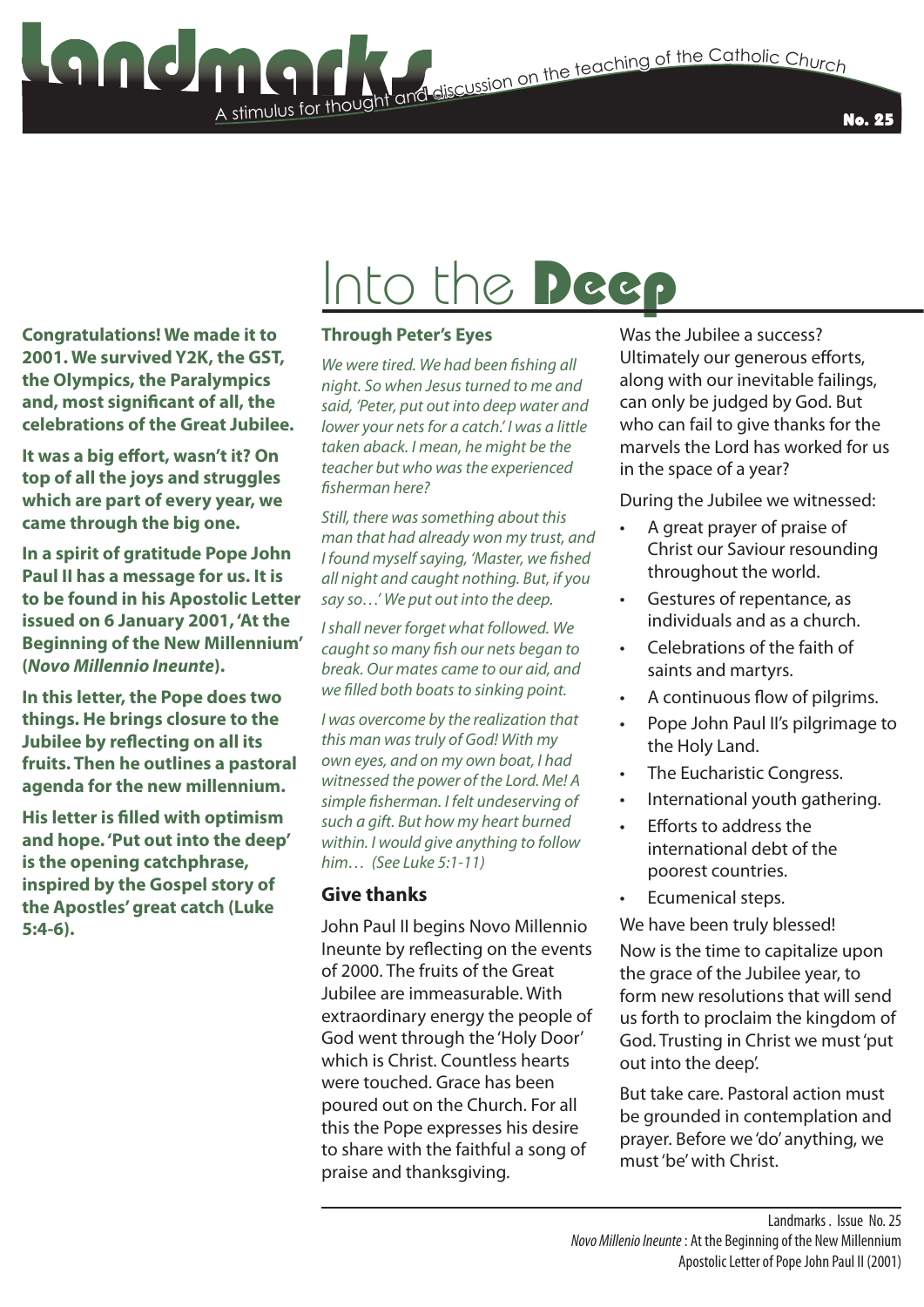A stimulus for thought and discussion on the teaching of the Catholic Churc<sub>h</sub>

# Be with Christ

# **Contemplate the face of Christ**

After a year of special celebrations of the mystery of Christ we return to our ordinary routine focused ever more firmly on the face of the Lord. This is the core of the legacy left by the Great Jubilee, says the Pope: *contemplation of the face of Christ.* As we gaze upon the Lord, a number of points of meditation are offered in Chapter II:

# **The face in the Gospels**

Saint Jerome once said: 'Ignorance of the Scriptures is ignorance of Christ.' The Gospels are not a biography of Jesus, however their presentation of Jesus the Nazarene has historical foundations. The Gospels come to us through the collection of testimonies of the early Christians as they shared their experience of the risen Jesus. Inspired by the Holy Spirit moving in the early church, these sacred texts illuminate the face of Christ.

# **A face recognised in faith**

It was not easy to believe in Jesus even for those disciples who physically saw and touched him. Only through faith could they fully enter into the mystery of Christ. It is the same for us today. To gaze upon the Lord's face requires more than human resolve. In silence and prayer we must be led by grace.

#### **A face of mysterious depths**

Jesus, Son of God, came into the world as a man, born of a woman. Heaven and earth, Divine Word and human flesh, the mystery of Christ involves the inseparable union of these two dimensions. If a previous generation erred by a tendency to diminish Christ's humanity, today's generation is in danger of ignoring his divinity.

### **The face of the Son**

The Gospels present Jesus as declaring his own mystery as Son of the Father. From the perspective of John's Gospel, in daring to call God his Father Jesus was put to death (Jn 5:18).

# **The face of sorrow**

To contemplate the face of Christ is to confront the paradox of the cross. How can it be that the Son of God felt utterly abandoned by God and died the humiliating death of a criminal? This is a mystery of unfathomable depths into which the lives of the saints offer precious insights.

#### **Before we 'do', let us 'be' with Christ**

*Some ideas for everyday life:*

- *• Read the Gospel at the start of each day.*
- *• Spend time in the presence of the Blessed Sacrament.*
- *• Contemplate a Christian icon.*
- *• Take in a scene of natural beauty.*
- *• Gaze upon the face of a newborn.*
- *• Spend Sunday (the Lord's Day) as a day of rest, prayer, family.*
- *• Renew your sacrament as husband and wife: just 'be' with one another at the end of each day.*
- *• Listen deeply. In conversations listen not only to people's words, but also their hearts.*
- *• Draw close to someone who knew Jesus intimately: reflect on the writings of a saint.*
- *• Unclutter your life materially; create some breathing space for your soul.*
- *• Sit with someone in their pain; know that you are in the presence of the crucified Christ.*
- *• Revel with somebody in their joy! Glimpse the face of the Risen One.*

# **Unforgettable**

*What is the Pope's strongest memory of the Great Jubilee? In n.9 he tells us: the image of great crowds of young people swarming through the city of Rome, high spirited and eager to pray, seeking meaning and true friendship.* 

*John Paul II notes that sometimes we see only the 'problems' of youth. The Jubilee challenged that view! It showed us that young people long for the joy and freedom of knowing Christ. Responding to their thirst, the Pope had no hesitation in asking them to make a radical choice for the gospel.*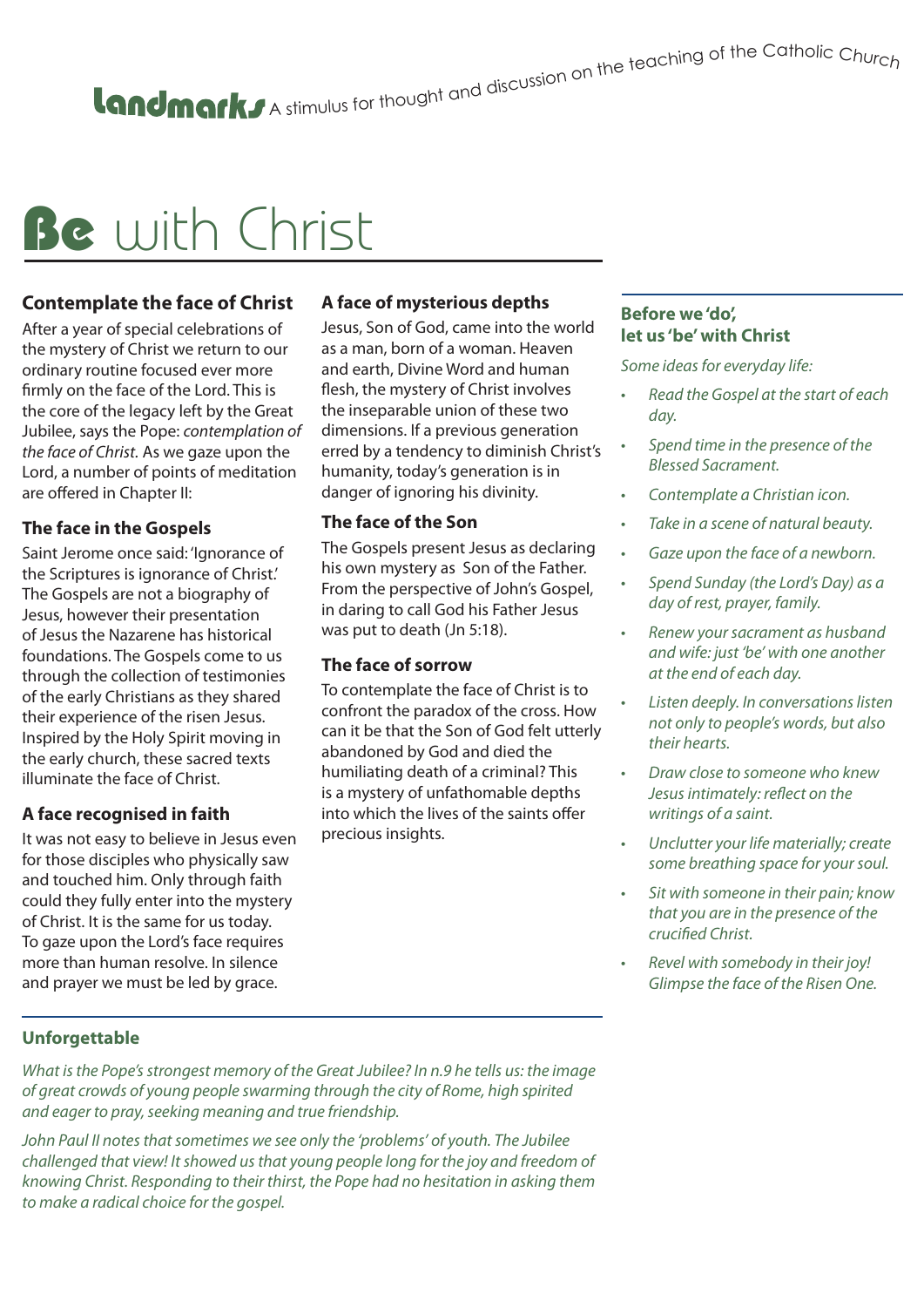# A stimulus for thought and discussion on the teaching of the Catholic Churc<sub>h</sub>

### **Start afresh with Christ**

**Christ has promised to be with us always. It is with this assurance that John Paul II poses a question for the Church: 'What must we do?' The question is optimistic, but not naïve. Faced with the enormous challenges of our time, the Pope acknowledges that there is no magic formula that will 'fix' everything. Our hope rests not in a formula but in a Person. It is not a matter of inventing a new 'program'. The program already exists: the Gospel and the living Tradition. But it must be translated into pastoral initiatives adapted to the situation of individual communities. It is vital that local churches plan the journey ahead, developing specific goals and methods for bringing gospel values to society and culture.** 

**To assist in this task, the Pope outlines in Chapter III certain pastoral priorities emerging from the Jubilee. These are summarized below.**

#### **Pastoral priorities for the new millennium**

#### **Holiness**

The call to holiness is intrinsic to the mystery of the Church. Every baptized person is called to holiness, to live everyday life in the spirit of Christ. But can holiness ever be 'planned'? Yes, in the sense that the very choice to place pastoral planning under the heading of 'holiness' impacts on the unfolding of that plan. 'Holiness' as part of pastoral planning implies actively calling people to recognize that ordinary Christian living involves reaching for a high standard, a decision not to settle for religious mediocrity. Paths to holiness are personal. Training in holiness must be adapted to people's specific vocation and needs.

#### **Prayer**

Prayer fuels that 'conversation' through which we become intimate friends of Christ. Through prayer we meet Christ, not only asking help, but also thanking, praising, adoring, contemplating and listening until the heart 'falls in love'. Our Christian communities must become 'schools' of prayer, responsive to that thirst for spirituality which, despite widespread secularisation, is one of the 'signs of the times'. Christians without a solid prayer life are Christians-at-risk. Their faith can gradually be undermined and substitutes embraced. Essential to a pastoral plan is teaching people to pray and a climate of prayer pervading our parishes.

#### **Sunday Eucharist**

Sharing in the Eucharist is the heart of Sunday for every baptized person. Celebration of the Lord's Day is more than conforming to a 'rule', it is the mark of a consistent Christian life. Especially in societies where Christian faith is unsupported by the surrounding culture, the gathering of the faithful at the Sunday Eucharist is a vital expression of solidarity.

#### **Sacrament of Reconciliation**

Appealing especially to priests, the Pope asks for renewed pastoral courage, confidence, creativity and perseverance in leading people to value and experience the Sacrament of Reconciliation.

# Start afresh

#### **The primacy of grace**

The inevitable temptation in the spiritual journey of every individual and community is to think that results depend on our ability to act and plan. When we think 'it's all up to us' is it any wonder that we wind up feeling frustrated and discouraged? Only a life of deep prayer can keep us focused on Christ and moving with the Spirit.

#### **Listening to the Word**

Since the Second Vatican Council, great progress has been made in restoring Scripture to its rightful place in the Church. Attention to the Word of God is giving new life to the work of catechesis and evangelization. The Pope calls for this development to be consolidated and deepened. Particular mention is made of the tradition of lectio divina and the importance of ensuring that every family has a bible.

#### **Proclaiming the Word**

Over the years the Pope has spoken often of the new evangelization. At the start of the new millennium he repeats this summons. With courage and passion Christians everywhere must step out and proclaim the gift of Christ to the world. The mission cannot be left to a group of 'specialists', it is the responsibility of the whole People of God and must find expression as an everyday commitment.